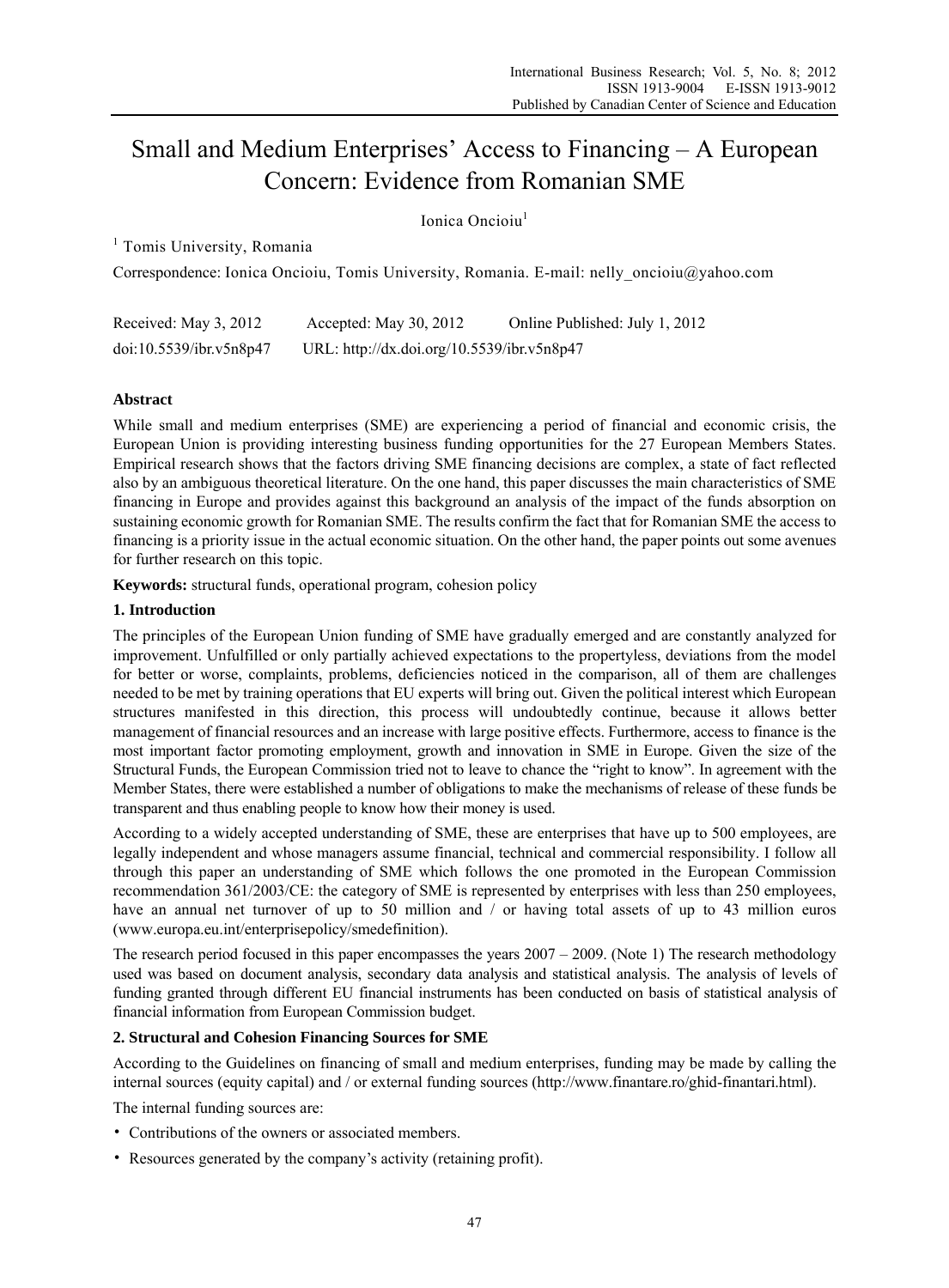Internal funding sources have some advantages, such as preserving the independence and financial autonomy, because it creates no additional binding (interest, guarantees), or maintaining borrowing capacity, being a reliable mean of financial support of the enterprise's needs. They also bear disadvantages because the owners have fewer funds to invest in other more profitable activities than the activity which generated the financial overflow (alternative cost).

External financing sources of SME include: loans, grants, and capital market instruments. The needed borrowing is obtained by the analysis of the evolution indicators of costs that are generated by the SME development. This need should be determined from the planning stage of development. Depending on the characteristics of this necessary, one develops the company's financing policy. External financing is necessary if the SME does not have sufficient internal resources to cover the investments necessary for the planned activities.

Regardless of the country, it is intended to facilitate access of SME to external financing sources, especially venture capital, micro-loans, financial mezzanine, and the development of a stimulating legal and business environment. Attracting capital is one of the conditions necessary for both establishing a successful business (especially SME) and for ensuring its development. The use of own resources or loans is often insufficient for start-up firms or those with strong growth potential.

Risk aversion often cause investors and banks to avoid financing companies in the early stage of business. On the other hand, many entrepreneurs need advice regarding the advantages and disadvantages of various forms of funding and how it would be proper to present investment projects in front of the potential donors. In addition, SME often have a poor equity situation, which is subsequently affected by late payments. In fact, an EU annual report 2010-2011 revealed that, depending on the country, SME expect on average between 20 and 100 days to collect bills, and one in four cases of insolvency are due to late payments (http://ec.europa.eu/enterprise/policies /sme/facts-figures-analysis/performance-review/files/supporting-documents/2010-2011/annual-report\_en.pdf).

Investors hesitate to invest in start-up companies because of high transaction costs and because the returns do not compensate for risk. Therefore, these companies usually seek a venture capital, which may provide the amounts necessary for entering the market and developing faster. The venture capital is essential for the innovative SME' financing and for the assurance of the best investment opportunities. However, in Europe, venture capital market is fragmented, which affects cross-border investments and growth potential of venture capital funds and reduces the level of investment. Therefore, given the need to improve SME' access to financing (and especially for the innovative ones), the European Commission established facilitating cross-border investments as one of the main objectives, and initiated some measures to overcome regulatory and tax obstacles at EU and each Member State level.

To become competitive, European venture capital markets wish to increase their efficiency and profitability, and a way to achieve this goal is by extending the benefits of a single venture capital market to facilitate cross-border transactions. The European Commission will evaluate the options for the introduction of a private placement regime to facilitate cross-border investments to stimulate the development of venture capital funds in Europe and will assist Member States to promote programs which stimulate investments.

Regarding financial mezzanine, this is a hybrid financing instrument that combines features of equity and loan and increases the possibilities of companies' financial option. In fact, financial mezzanine can be an important complementary source of financing firms. The most important instruments of mezzanine financing include private placement instruments (private mezzanine) and capital market instruments (public mezzanine).

Mezzanine capital is an appropriate solution especially when the requirements for financing may not be covered by traditional loans. Hybrid forms of financing can be employed also in less dynamic periods (e.g. maturity phase) to optimize the financial mix. Cases of refinancing are also suitable for using mezzanine capital. In these stages of the business, financial mezzanine is an attractive option for companies with positive cash flows and developing perspectives to attract additional funds. Mezzanine financing is inappropriate for restructuring, because in these phases capital flows are volatile and more difficult to predict. Further, financial mezzanine is not recommended for companies with an unstable position on the market and negative forecasts of development, with a high debt rate and accounting and financial weaknesses.

The mezzanine financial instruments are little used now, compared with traditional financial loans, but amid a trend of change and rapid evolution of financial markets, where the survival and development of the companies will require substantial resources, it is estimated that this form of financing will grow significantly.

Micro-loans can be another useful tool to achieve major objectives, like the development of small businesses, but also increasing social welfare or creating new jobs. However, many start-up companies face difficulties in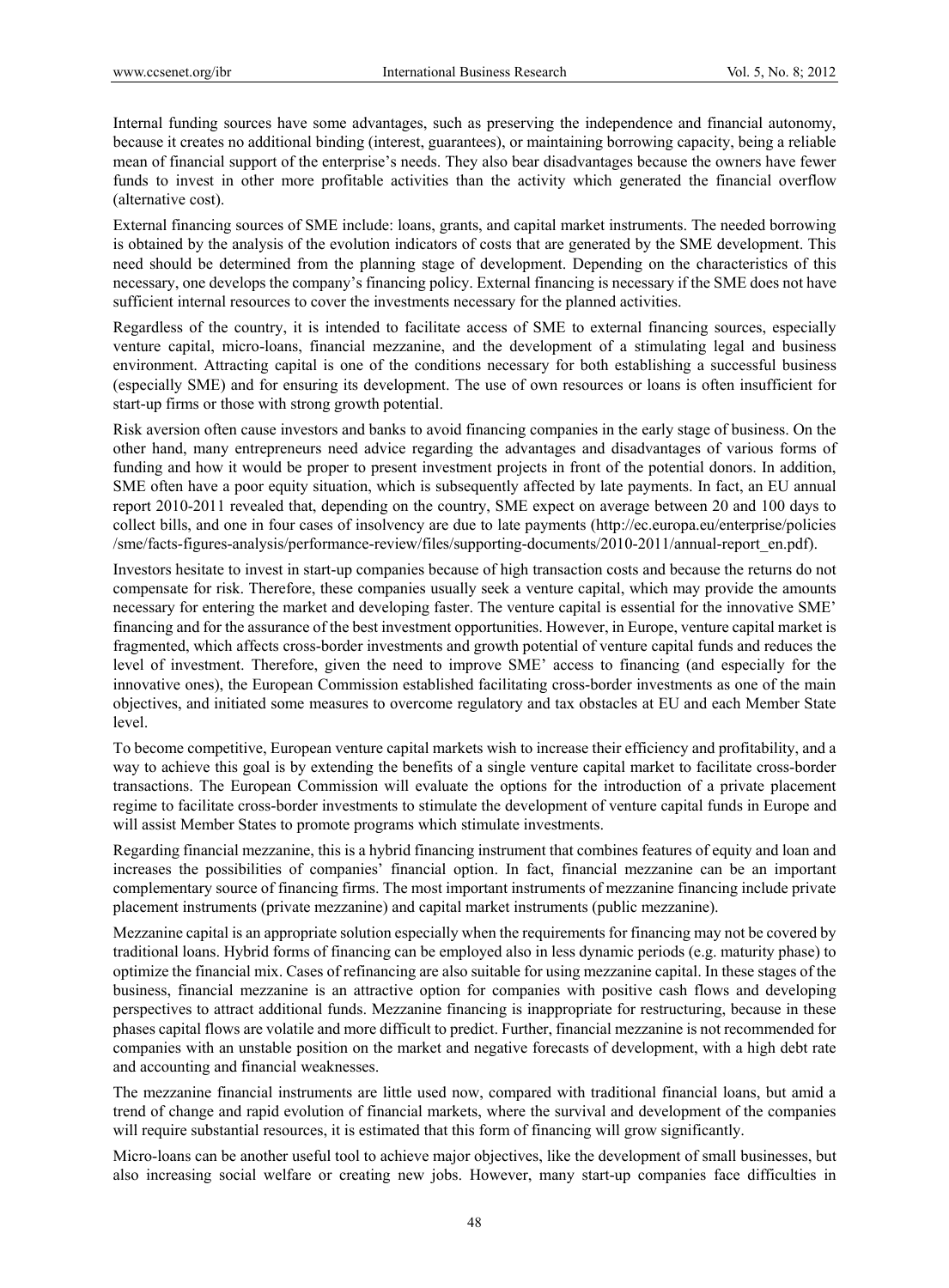accessing small loans (fewer than 25.000 Euro). With regard to accessing micro-loans, the European Commission, European Investment Fund and European Investment Bank developed a common initiative known as *Joint Action to Support Micro-Finance Institutions in Europe JASMINE*, which aims to develop micro-loan supply in Europe (http://www.eif.org/what\_we\_do/microfinance/JASMINE/index.htm). The key actions which are intended in order to achieve this goal are:

- Providing technical assistance for micro-financing institutions to help them be credible financial intermediaries and obtain capital more easily;
- Financing of non-banking financial institutions' activities, so that they can grant more loans.

The program aims to improve access to financing for small businesses, for unemployed people or for people without a current job, who would like to become providers of independent activities, but are unable to access traditional banking services. This program began in 2009 with a three-year pilot phase and an initial capital of 50 million Euros.

## **3. Current Scenarios for Financing SME**

The increasing attention paid in the last decade to SME in most countries of the world, as a result of the recognition of their major contribution to economic development and generating new jobs in the economy, is reflected in the development of various public financing schemes. There are two significantly different concepts at the basis of their design and operation:

- 1. Financing schemes for SME based on governmental economic policies, which aim to achieve certain economic and social objectives by financing with priority some certain categories of firms. Adherents of this approach are the Japanese, who are currently preferentially financing through a variety of public schemes, small businesses which develop strongly and with great potential for job creation (Klein et al., 2003).
- 2. Financing schemes for SME focused on market requirements, which aim to provide financial resources, but under the same or very close conditions to the market conditions. The main concern is to avoid causing distortions in market competition, which might advantage certain categories of firms. These schemes, which forecast modest subsidies to SME financing costs, have a less sensitive role in stimulating them. In Europe, there are especially in Germany and the UK approaches based largely on this model, while in the period 2007-2009, the previous approach was predominantly used.

Romanian SME' requirements consider the types of investment needed during the development of their commercial activities, the risks related to investments which will be financed, and the factors to be considered when selecting a funding source. In choosing the source of funding for SME several aspects should be carefully considered: what kind of source of funding is best suited to the business' objectives, what financing size can meet the needs of the business and its own assessment of the company, which will be made in order to assess the ability of the business, to have access to financing and to repay it. When the financing source is chosen, the following factors should be taken into account (Nicolescu & Nicolescu, 2008):

- a) the costs included in obtaining financing: different types of financing involve different costs, like the costs of financing services, which may be interest rates, flat fees, commissions, etc., but also the anticipated cost, which includes all costs before receiving approval for funding, for example, the evaluation of assets, fees for processing application forms, requests, authorizations, approvals, legal and fiscal taxes, etc.
- b) the availability of funds, since business requires funds in accordance with its plans. Therefore, when selecting the source of funding, it would be beneficial to consider the availability of financing funds, the period necessary for the approval process and the type of reimbursement offered.
- c) the terms of funding; one should take into account, before applying for funding, the following issues:
- the eligibility criteria required to be met by applicants in order to receive funding;
- the size of the offered financing, which is necessary to match the real needs of the business;
- the existence of guarantees and / or type and size of the required guarantees, the assessment terms of guarantees required by the types of funding. If the enterprise has its own guarantees to cover the need of guarantees, the costs of the financing services are smaller, compared with the case when it has to seek help of a guarantee fund;
- the crediting period and grace period offered by the type of financing. The entrepreneur should check whether these match with the type of business, stage of development and the ability to repay the financing;
- the interest rate required by the lender, which can be fixed or variable;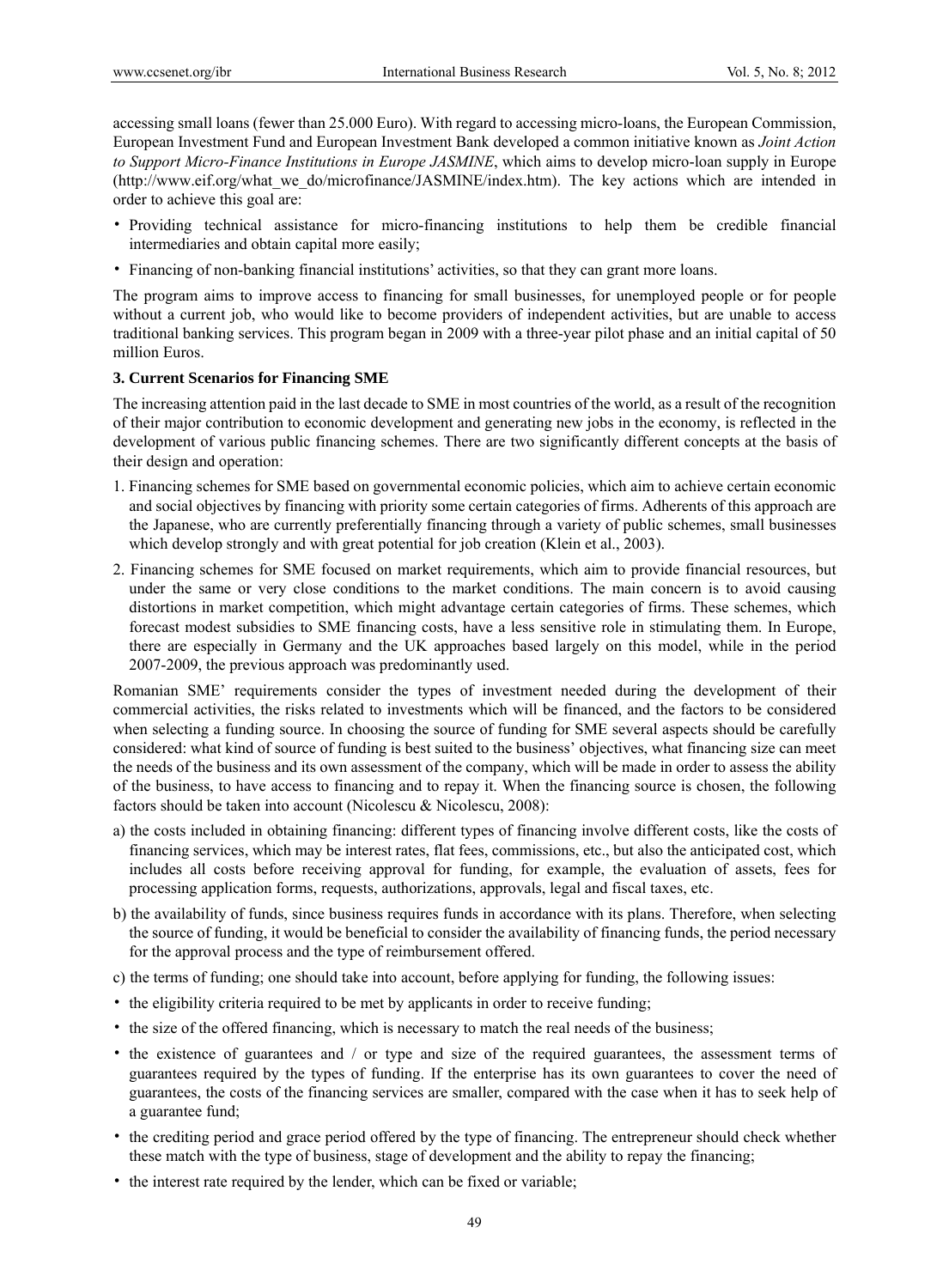- the financing currency: in case of foreign currency as financing currency, it is advantageous for companies to involve in export, since in this case the risk and currency exchange costs can be avoided;
- the type of reimbursement requested: there are seasonal activities which means for long-term investment loans that, during certain seasons, there may not be significant sales, which can generate revenue to enable repayment by monthly or quarterly installments. In this case, it is important that financing should provide flexibility for reimbursement payments, such as full reimbursement at the end of the loan;
- the enterprise's own assessment regarding the size of company and its ability to access financing, dividend policy (the company may request co-financing from external sources also for current activity, if also the shareholders reinvest the profit), shareholders' willingness to accept the participation of donors in enterprise management, enterprise's business plans and strategies for future development (for example, investment plans, the development of new markets and new products);
- the use of funds, since in search of funding, each SME knows exactly for what purpose it will implement the investment and how to increase the business. In accordance with these aspects, the enterpriser will consider the funding offer relating it to the company's ability to repay the financing in accordance with the repayment schedule (scheduled payment dates). He will consider further whether the funding harmonizes with the business' development and its ability to repay financing (credit, leasing, etc.), and the financial management forecast of the business (the management policy with regard to collecting money from customers and paying suppliers).

Bearing all these in mind together with the needs of SME as the largest and increasingly important economic sector, which became dominant in many branches and sub-branches of activity of the national economy, I concluded that there are not only in Romania, but also in other countries, an infinite number of principles for funding SME, among which:

- conducting direct marketing activities to publicize the availability of financing and eligibility criteria that are to be met; thus one can identify the SME that meet the criteria on the one hand, but also arouse the interest of others to design their business so that it becomes eligible for financing on the other hand;
- collaboration, cooperation and informing between all economic, administrative and political links involved directly and / or indirectly in funding the programs;
- generating information by each actor involved, according to its position in the process and providing funding for information transmission to all people;
- the analysis of the received information, the preparation and transmission of feedback by each actor to all others that are or may be concerned;
- adequate learning and practicing of methods and procedures that will operate at all times during the relationship of funding by all actors involved;
- ensuring in good faith the guarantees established in the financing relationship and restoring or attributing them to the entitled ones;
- strict adherence to deadlines concerning communication and payments as provided by law and / or signed contracts in the funding relationship by all direct or indirect actors involved in it;
- sanctioning of deviations in communication and payment terms by bearing the created damages, the compensation of those affected adversely, and loss of the advantages which the guilty parties might have obtained.

Applying any of these principles will inevitably reveal details concerning the value of the principles that can complement or complete the list above.

# **4. An Outline of Financing SME in Romania**

In Romania, public schemes which promote SME financing can be divided mainly into four categories (Figure 1).

Financing schemes by grants provide, under certain conditions, grants for SME. Generally, these grants address companies from certain economic sectors or areas of the country. Most often, there are financed investments in equipment and, more rarely, in capital. The basic principle of providing grants is financial co-participation, which implies the allocation by the SME of a part of the funds necessary for the whole project at a clearly stated minimum level. Such schemes were operationalized through some foundations (CRIMM, FIMAN) or governmental agencies (the National Agency of Small and Medium Enterprises, the National Agency for Regional Development, the National Employment Agency) and ministries (Ministry of Transport, Ministry of Labor and Social Protection, etc.).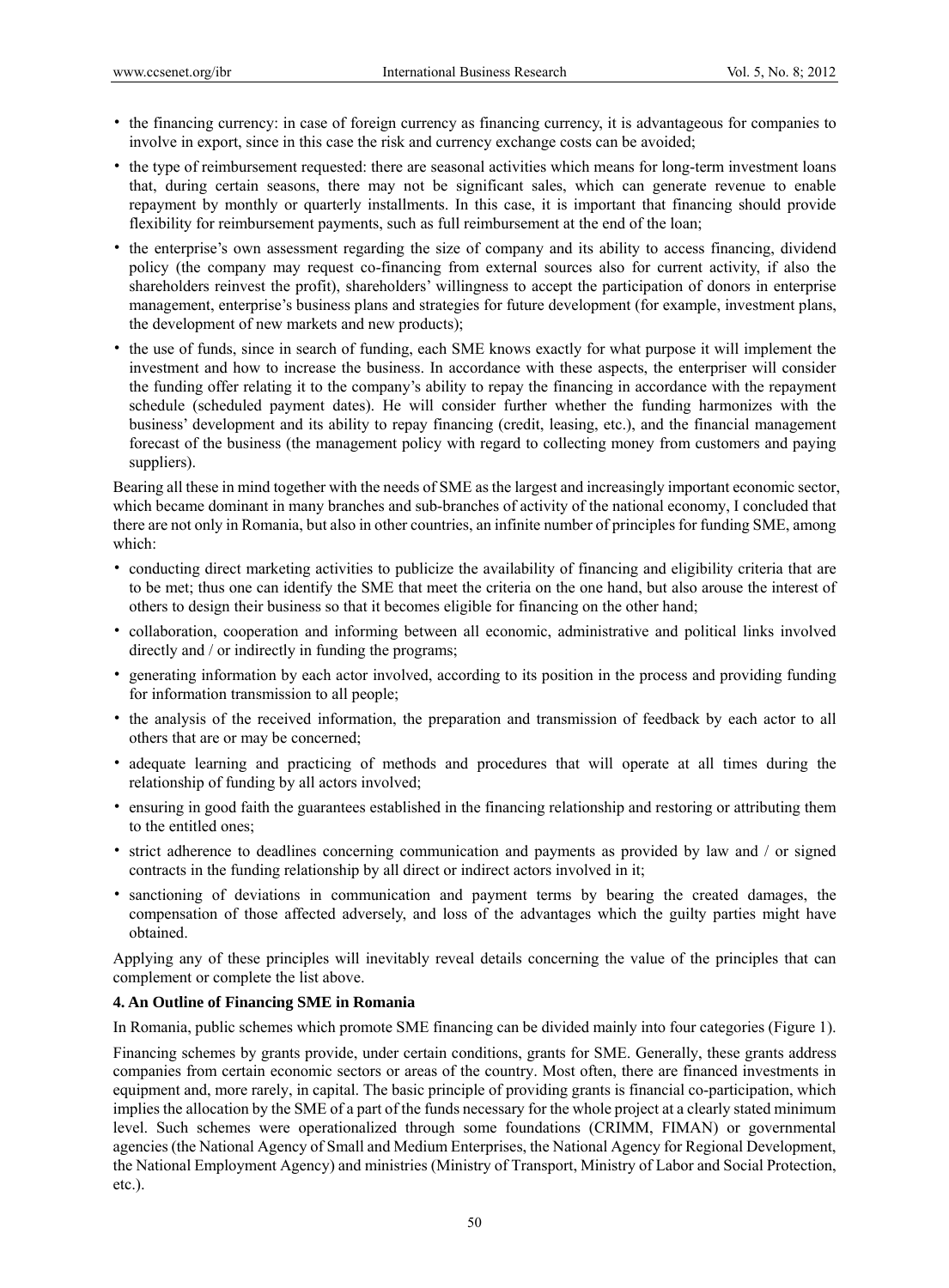

Figure 1. The main types of financing schemes for SME in Romania

EU Structural Funds are managed by the European Commission and have as destination financing the structural aid measures at communitarian level, in order to promote the regions with delays in development, reconversion of areas affected by industrial decline, combating long-term unemployment, and promoting the employability of young people or rural development. If one considers that Romania would benefit by 2013 from structural funds of about 28-30 billion Euros from the EU (http://www.cnipmmr.ro/statistica/2011sem1.pdf), it is of great importance to known the level of the Romanian SME connected with the accessing of these forms of financing.

The analysis of the situation of SME in 2009 according to their age reveals mainly that the companies that are less than 5 years old have the highest proportion among companies which did not access the Structural Funds (58,93%) (http://www.finantare.ro/fonduristructurale-finantari.html). Companies which are over 15 years old have higher percentages of SME at the stage of elaborating drafts for their projects (6,70%) and of contacting a consulting firm / organization to assist employers (16,27%). 10-15 years old firms stand out with higher percentages of organizations that inform regarding the Structural Funds (33,58%), economic operators who have submitted the project  $(2,92\%)$  and SME that have received approval for funding  $(2,19\%)$ . Surprisingly, companies from the capital Bucharest show the highest percentage of SME where there is no interest for structural funds (72,83%), a situation explained by the existence of very strong competitors in all areas of activity in the region, and by the fact that this area is more developed economically, while European authorities mainly aim to reduce regional disparities (Figure 2). On the opposite side are the Center region companies (69,49%), followed by the South-Western and the North-Western region companies.

| <b>Bucharest</b>  | 27.17      | 72.83 |                                                  |
|-------------------|------------|-------|--------------------------------------------------|
| <b>Center</b>     | 69.49      | 30.51 |                                                  |
| <b>North West</b> | 50.91      | 49.09 |                                                  |
| West              | 29.34      | 70.66 | <b>■Intention to acces structural</b><br>funds   |
| <b>Sout West</b>  | 58.96<br>b | 41.04 |                                                  |
| South             | 33.84      | 66.16 | $\Box$ No intention to acces<br>structural funds |
| <b>South Est</b>  | 41.56<br>¢ | 58.44 |                                                  |
| <b>Noth Est</b>   | 48.13      | 51.87 |                                                  |
|                   |            |       |                                                  |
|                   | 0<br>40    | 80    |                                                  |

Figure 2. The intention of the entrepreneurs from the eight regions to access structural funds

Another component of the financial package that Romania benefits from is the cohesion funds. The European Union provides financial assistance through four development funds that replace the three pre-accession funds PHARE, ISPA and SAPARD. Cohesion funds finance environmental and transport infrastructure projects, as well as professional and social retraining ones. The total amount received by Romania is 5.973 billion Euros for 2007-2009, respectively 2,4% of GDP in 2007, 3,2% of GDP in 2008 and 4% of GDP in 2009.

For the period 2007-2013, within the framework of Romania's integration into the European Union, dozens of public financing schemes for SME are provided, which are structured into seven operational programs, as shown in Table 1.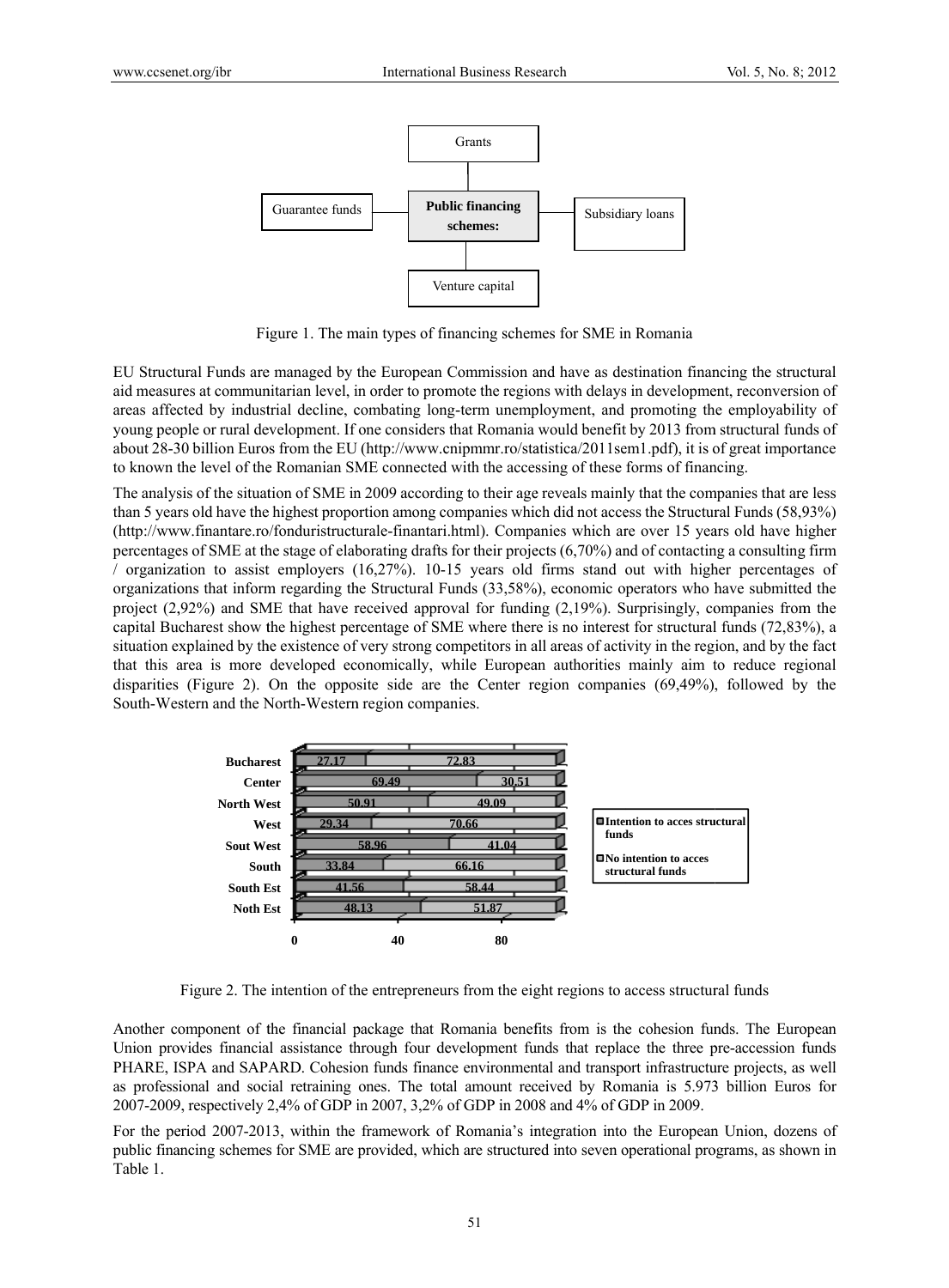| No.            | <b>Operational Program</b>         | Management Authority                     | Structural instruments              |
|----------------|------------------------------------|------------------------------------------|-------------------------------------|
| 1.             | Sector Operational Program for     | Ministry of Transport (www.mt.ro)        | European Regional Development Fund, |
|                | Transport                          |                                          | Cohesion Fund                       |
| 2.             | Sector Operational Program         | Ministry of Environment and Sustainable  | European Regional Development Fund, |
|                | "Environment"                      | Development (www.mmediu.ro)              | Cohesion Fund                       |
| 3 <sub>1</sub> | Sector Operational Program         | Ministry of Economy and Finances         | European Regional Development Fund  |
|                | "Competitiveness"                  | (www.mfinante.ro)                        |                                     |
| 4.             | Regional Operational Program       | Ministry of Development, Public Work and | European Regional Development Fund  |
|                |                                    | Housing (www.mdlpl.ro)                   |                                     |
| 5.             | Sector Operational Program         | Ministry of Labor, Family and Equal      | European Regional Development Fund  |
|                | "Human Resources Development"      | Opportunities (www.mmssf.ro)             |                                     |
| 6.             | Operational Program "Increasing of | Ministry of Interns and Administrative   | European Social Fund                |
|                | Administrative Capacity"           | Reforms (www.mai.gov.ro)                 |                                     |
| 7.             | Operational Program, Transport"    | Ministry of Economy and Finances         | European Regional Development Fund  |
|                |                                    | (www.mfinante.ro)                        |                                     |
| 8.             | National Rural Development         | Ministry of Agriculture and Rural        |                                     |
|                | Program (NRDP)                     | Development (www.maap.ro)                |                                     |

#### Table 1. Operational programs

*Source:* White Charter of Romanian SME's in 2009.

The billions of Euros allocated via Structural Funds and Cohesion Fund come from taxes paid by EU citizens and ought to be managed in an efficient, transparent and impartial way. The situation on 30.11.2009 regarding submission and approval of projects, signing contracts and making payments by grant recipients is presented in Table 2.

| Table 2. Situation on 30.11.2009 regarding submission and approval of projects |  |  |  |
|--------------------------------------------------------------------------------|--|--|--|
|                                                                                |  |  |  |

|                        | Current                             | Allocations UE                         |              | <b>Submitted Project</b> |              | <b>Approved Projects</b>      | Degree of<br>fund<br>absorption<br>$(\%)$ |  |
|------------------------|-------------------------------------|----------------------------------------|--------------|--------------------------|--------------|-------------------------------|-------------------------------------------|--|
| Operational<br>Program | reporting/<br>Previous<br>reporting | 2007-2009<br>(cumulate)<br><b>EURO</b> | Number       | Total Value (Lei)        | Number       | Total projects<br>value (lei) |                                           |  |
| PO Regional            | 30.11.2009                          | 1.175.429.871                          | 2.828        | 29.892.174.379           | 672          | 6.771.361.067                 | 22,65                                     |  |
|                        | 31.10.2009                          | 1.175.429.871                          | 2.582        | 27.663.593.075           | 648          | 6.468.220.815                 | 23,38                                     |  |
|                        | Difference                          |                                        | 246          | 2.228.581.304            | 24           | 303.130.252                   |                                           |  |
| <b>POS Environment</b> | 30.11.2009                          | 1.288.182.545                          | 133          | 13.508.646.650           | 64           | 5.797.014.726                 | 42,91                                     |  |
|                        | 31.10.2009                          | 1.288.182.545                          | 133          | 13.459.355.351           | 64           | 5.797.369.833                 | 43,07                                     |  |
|                        | Difference                          |                                        | $\mathbf{0}$ | 49.291.299               | $\mathbf{0}$ | $-355.107$                    | $\blacksquare$                            |  |
| POS Transport          | 30.11.2009                          | 1.307.638.271                          | 41           | 15.739.705.408           | 17           | 3.083.146.959                 | 19,58                                     |  |
|                        | 31.10.2009                          | 1.307.638.271                          | 41           | 15.739.705.408           | 17           | 3.083.146.959                 | 19,58                                     |  |
|                        | Difference                          |                                        | $\theta$     |                          | $\mathbf{0}$ |                               |                                           |  |
| POS Increasing         | 30.11.2009                          | 730.266.902                            | 5.304        | 29.382.497.423<br>1.236  |              | 4.326.590.928                 | 14,72                                     |  |
| Economic               | 31.10.2009                          | 730.266.902                            | 4.981        | 28.007.635.207           | 1.082        | 3.874.987.097                 | 13,83                                     |  |
| Competitiveness        | Difference                          |                                        | 323          | 1.374.862.216            | 154          | 451.603.829                   | $\blacksquare$                            |  |
| POS Human              | 30.11.2009                          | 995.700.446                            | 5.202        | 32.083.136.025           | 912          | 3.584.644.236                 | 11,17                                     |  |
| Resources              | 31.10.2009                          | 995.700.446                            | 5.088        | 31.920.475.360           | 864          | 3.521.740.311                 | 11,03                                     |  |
| Development            | Difference                          |                                        | 114          | 162.660.665              | 48           | 62.903.925                    |                                           |  |
| PO Administrative      | 30.11.2009                          | 89.157.178                             | 654          | 647.718.127              | 109          | 202.983.844                   | 31,34                                     |  |
| Capacity               | 31.10.2009                          | 89.157.178                             | 634          | 610.897.851              | 108          | 200.983.844                   | 32,89                                     |  |
| Development            | Difference                          |                                        | 20           | 36.820.276               | $\mathbf{1}$ | 1.190.000                     |                                           |  |
| PO Technical           | 30.11.2009                          | 56.358.210                             | 28           | 201.841.322              | 15           | 130.104.476                   | 64,46                                     |  |
| Assistance             | 31.10.2009                          | 56.358.210                             | 22           | 181.387.635              | 14           | 130.061.476                   | 71,70                                     |  |
|                        | Difference                          |                                        | 6            | 20.453.687               | 1            | 43.000                        |                                           |  |
| <b>TOTAL</b>           | 30.11.2009                          | 5.642.733.423                          | 14.190       | 121.455.719.334          | 3.025        | 23.835.026.234                | 19,62                                     |  |
|                        | 31.10.2009                          | 5.642.733.423                          | 13.481       | 117.583.049.887          | 2.797        | 23.076.510.335                | 19,62                                     |  |
|                        | Difference                          |                                        | 709          | 3.872.669.447            | 228          | 818.515.899                   |                                           |  |

*Source:* White Charter of Romanian SME's in 2009.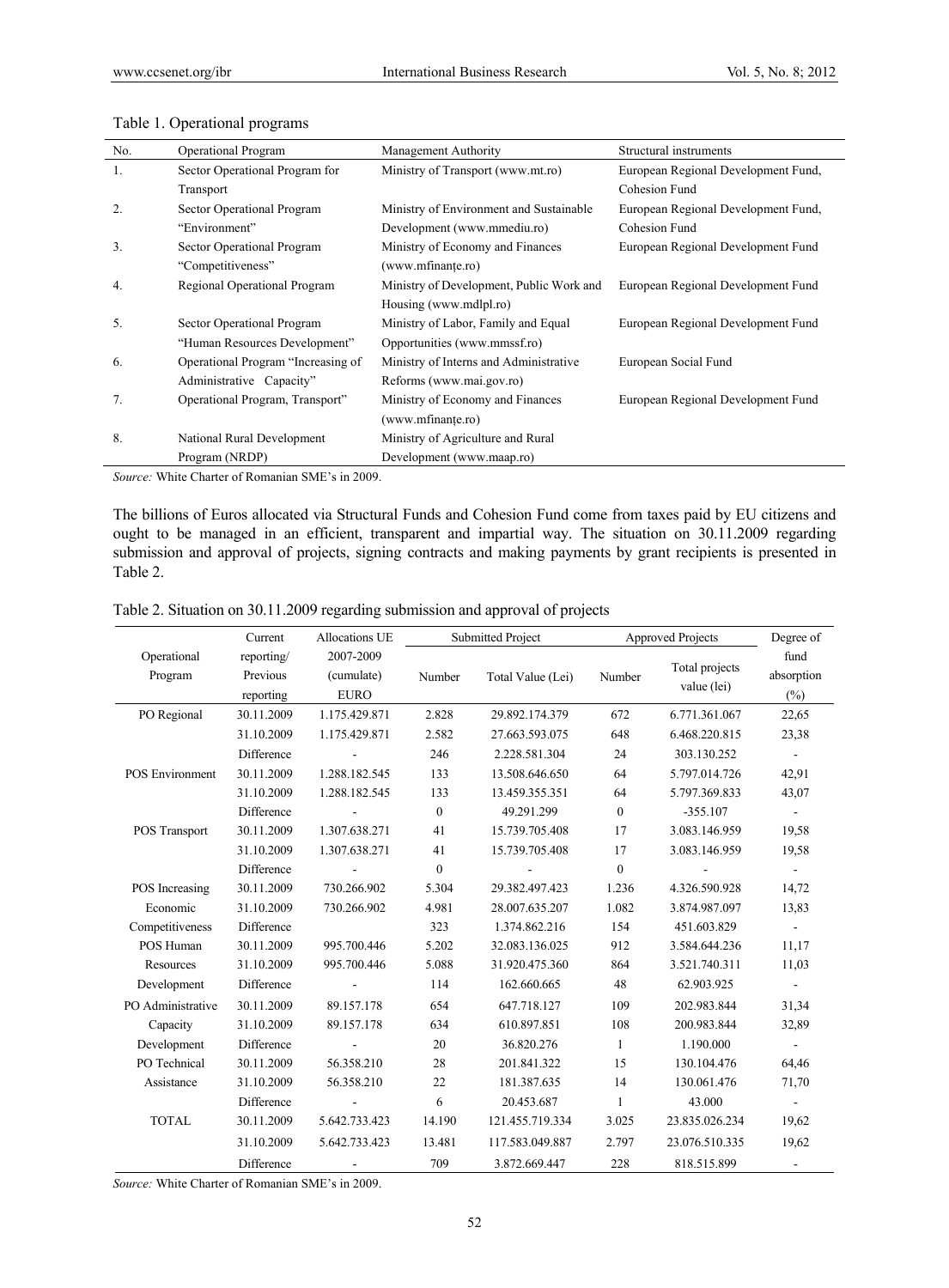Romania's EU accession has brought more opportunities for small business financial support. Funding will be granted for the following major areas:

- productive investments and preparation for the market competition of enterprises;
- support for strengthening and upgrading the productive sector through investments in facilities, equipment, acquisition of technology patents, trademarks, licenses and know-how;
- procurement of professional services and access to international standards certification, implementation and certification of quality management systems, implementation and certification of environmental management systems, product certification and eco labeling, development and accreditation of testing / analysis laboratories, metrology calibration.

Further support will be given to the Romanian companies' access to new markets and their internationalization by:

- stimulating SME' participation to fairs and exhibitions to promote their products and business internationalization;
- facilitating access to credit and financing by the introduction and development of financial instruments appropriate to small businesses;
- strengthening the National Credit Guarantee Fund for SME;
- creating and developing innovative financial instruments that will help entrepreneurs involved in research projects and implementation of research results;
- development of entrepreneurship as an important factor in strengthening existing businesses and in supporting start-ups will be another major objective of financial support policies;
- encouraging the development of specific business infrastructure such as incubators and business centers;
- promoting SME' access to quality advice for the development of projects / business plans, for product development and business strategies, as well as the development of inter-firm corporations and joint investments, investment consulting, financial consulting, marketing activities and promotion of companies, management and human resource development, organization of production, modern technologies, information technology and e-business, innovation and protection of intellectual property rights;
- encouraging inter-firm cooperation, in order to integrate them into the clusters and supply chains in various areas of economic activity.

The estimated value of European support given to the SME sector through the mentioned measures will be around 800 million Euros for the whole period 2007-2013 (http://ec.europa.eu/regional\_policy/atlas2007/fiche/nsrf.pd). This funding will be ensured from the Structural Funds of the European Regional Development Fund (ERDF) in the programming documents.

Among the financial instruments, SOP Increase of Economic Competitiveness (SOP - IEC) is the most important resource for non-reimbursable financial assistance addressed to the SME in Romania. The program is funded by the European Regional Development Fund (ERDF). On the one hand, SOP IEC answers to the first priority of the National Development Plan (NDP) 2007-2013, namely "developing competitiveness and knowledge-based economy", and, on the other hand, to the second priority of the National Strategic Reference Framework (NSRF), namely "long-term development of economic competitiveness", contributing at the same time to the implementation of all the other priorities of the NSRF.

The aim of implementing the program is that, by the year 2015, the average productivity increase will be of approx. 5,5% annually, which will ensure the achievement of a level of about 55% of the EU average.

Loan financing schemes aim to meet separately or cumulatively two categories of requirements:

- SME' access to credit, given the difficulties of obtaining them from banks because of their distrust in this class of customers and the lack of necessary know-how on the side of banks;
- partial subsidy of credits interest, taking into account the very high interest rates and their fluctuating character.

In Romania, several credit lines for SME were opened, mostly having international financing - the World Bank, European Bank for Reconstruction and Development, the European Union PHARE, etc. The Romanian government participated with a certain quota to all these lines. These credit lines are selectively available to SME in certain economic sectors and / or in certain areas of the country and for certain types of businesses. Similarly, some programs of interest subsidies on loans were opened, in the operationalization of which the Ministry of Finance, the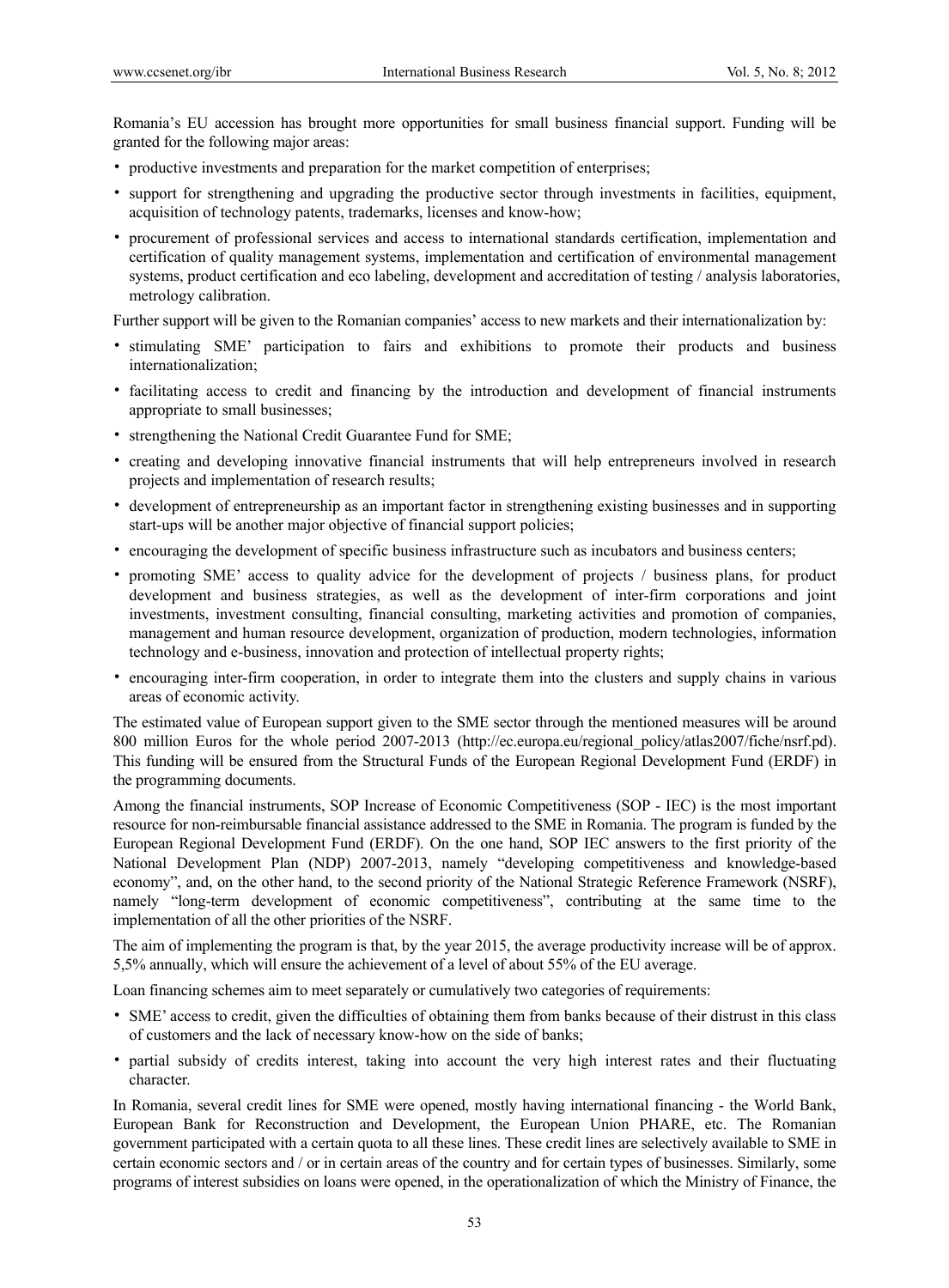Romanian Development Agency, Ministry of Labor and Social Protection, etc. were involved. They targeted certain types of companies, often generating jobs or exporting activities. The usefulness of these guaranteeing funds lays in their participation, under certain conditions, to the partial credit guarantee required by entrepreneurs, alleviating this way their access to credits. They offer further an overview of the types of accessible public funding to entrepreneurs, helping them to determine the funding sources they need.

SME have started to use more diversified portfolios of finance and the structure of portfolio is much different from one sector to another. Largest share have the own resources, followed by bank loans and, thirdly, by the sources of financial assistance grant, the budget allocations and grants from the European Union. The share of capital market sources is insignificant.

Although own resources remain the main source of financing investment projects, the importance of bank loans tends to increase. The use of own resources in investment projects varies from sector of activity to sector of activity, from 100% for SME in hotels and restaurants sector to 51,70% in the case of agricultural enterprises. SME in trade often apply for bank loans (59,10%), followed closely by SME from transport and communications (51,70%), and those from agriculture (46,80%). With regard to financial assistance programs supported by the European Union, enterprises from agriculture emerge as the ones applying most frequently for this source. Thus, 26,60% of the investigated agricultural enterprises intend to use this source of financing their investments, while only 0,60% of SME from the commercial sector expressed this intention. This small share of this source in financing portfolio for investment in companies from the commercial sector stems from the fact that this sector is not eligible for financial assistance grant (http://www.cnipmmr.ro/statistica/2011sem1.pdf).

Concerning the ways of financing economic activities chosen by entrepreneurs / managers of SME in 2009, the investigation reveals the following results: 64,42% of companies were self-financed, 51,05% of companies received bank loans, 29,57% of companies used leasing, 8,74% of SME used grants, and 3,91% of them used factoring as a source of funding. One should note that 3,09% of SME acquired loans from specialized institutions, 2,73% had access to the National Credit Guarantee Fund for SME, and 1,46% of companies issued shares on the capital market. This highlights the average self-financing capacity of businesses, and the relative maintaining of the degree of bank loans and leases compared to previous years, as well as an reduced use of other methods of financing in most SME in Romania.

When taking the age of SME as criterion, one notices the following (Table 3):

- companies not older than 5 years are mostly self-financed (65,82%);
- 5 to 10 years old companies have a higher percentage of SME that used factoring (4,64%), but a lower percentage using grants (7,54%) or loans from specialized financial institutions (2,32%);
- among the 10 to 15 years old firms no economic units were financed by issuing shares on the capital market, and there is the highest proportion of SME that were credited (60,58%), have turned to leasing (33,58%), loans from specialized financial institutions (5,11%), and accessed the National Credit Guarantee Fund for SME (3,65%);
- over 15 years old enterprises have the largest shares of economic units that were financed by issuing shares on the capital market  $(2,25\%)$  and by grants  $(12,16\%)$ .

One can thus observe a more pronounced diversification of financing methods in the case of companies younger than 10 years, due to superior expertise and higher credibility in front of the banks / financial institutions.

| No.            |                                                         | Age of SME  |              |               |               |  |  |
|----------------|---------------------------------------------------------|-------------|--------------|---------------|---------------|--|--|
|                | Method of financing                                     | $0-5$ years | $5-10$ years | $10-15$ years | over 15 years |  |  |
| 1.             | Self-financing                                          | 65,82%      | 65,51%       | 59,85%        | 62,61%        |  |  |
| 2.             | Bank loans                                              | 46,43%      | 48,99%       | 60,58%        | 56,76%        |  |  |
| 3 <sub>1</sub> | Leasing                                                 | 26,02%      | 32,17%       | 33,58%        | 29,73%        |  |  |
| 4.             | Issue of shares on the capital market                   | 1,28%       | 1,74%        | $0.00\%$      | 2,25%         |  |  |
| 5.             | Grants                                                  | 7,65%       | 7.54%        | 9,19%         | 12,16%        |  |  |
| 6.             | Loans from specialized financial institutions           | 3,06%       | 2,32%        | $5,11\%$      | 3.15%         |  |  |
| 7.             | Factoring                                               | 3,06%       | 4,64%        | 3,65%         | 4,50%         |  |  |
| 8.             | Guarantee of the National Credit Guarantee Fund for SME | 2,04%       | 2,90%        | 3,65%         | 3.15%         |  |  |

Table 3. Overview of methods of financing SME taking the age of SME as criterion

*Source:* White Charter of Romanian SME's in 2009.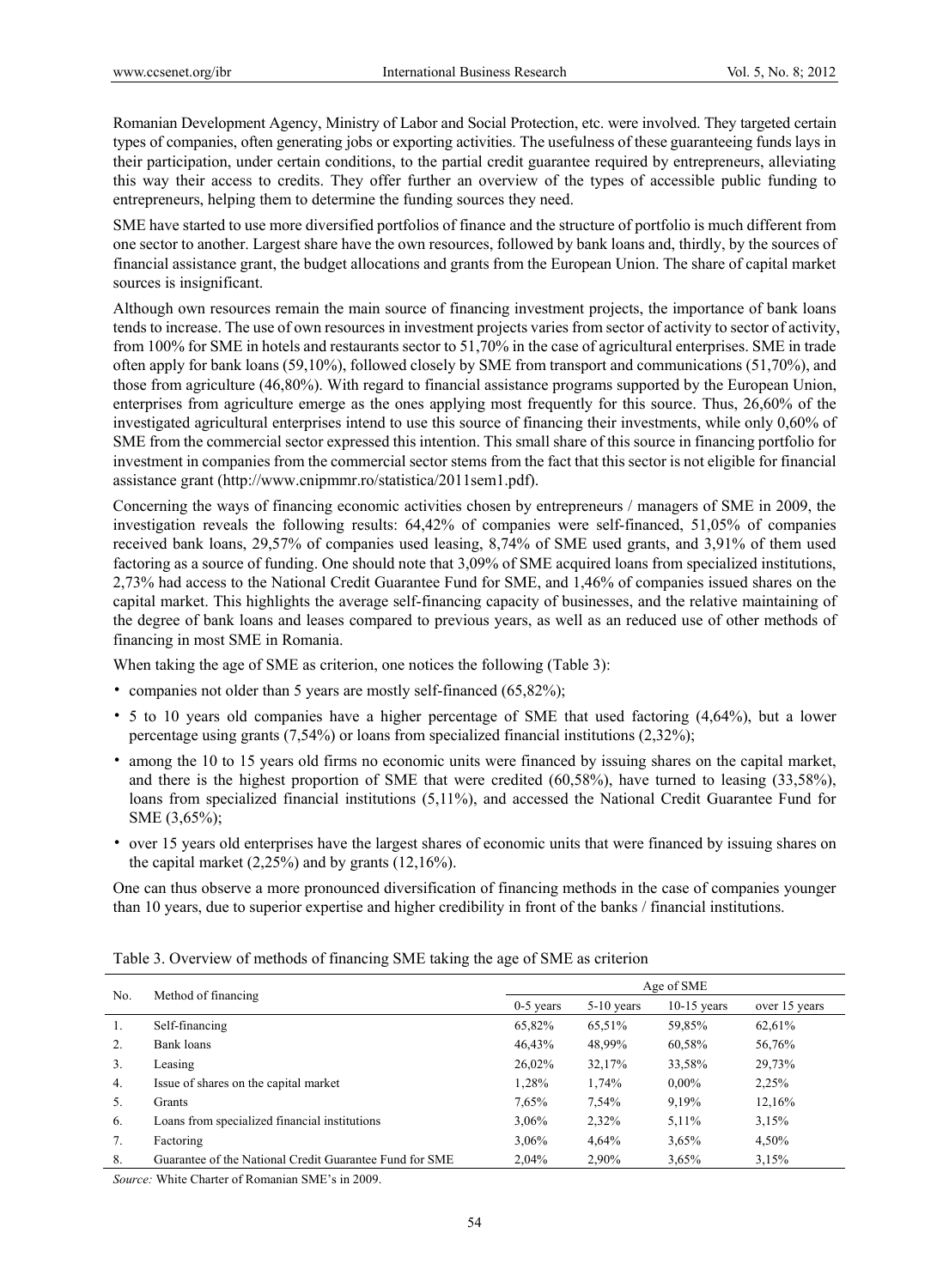An analysis of the financing methods according to the regional affiliation of SME reveals the following main aspects:

- businesses in the South-Western region recorded a higher share of firms that issued shares on the capital market (4,48%), used grant funds (14,93%) and factoring (8,96%);
- economic units in the North-Eastern region have the highest percentage of SME that resorted to bank loans (60,96%) and the National Credit Guarantee Fund for SME (4,81%);
- companies from the Western region were mostly self-financed (77,33%) and used to lesser extent bank loans  $(38,67\%)$ ;
- companies in North East, South West, Centre region and Bucharest are singled out by the absence of SME that issued shares on the capital market, the firms in the South, West and Central region were not funded by factoring, and SME in the West did not use the National Credit Guarantee Fund for SME.

Turning to size of SME as criterion, one obtains the following results (Table 4):

- the lowest share of firms that were financed by bank loans, leases, grants, factoring, loans from specialized financial institutions or using guarantees from the National Credit Guarantee Fund for SME is among the small businesses;
- the highest percentage of firms which resorted to leasing, issues of shares on the capital market, loans from specialized financial institutions or using guarantees from the National Credit Guarantee Fund for SME is among small businesses;
- medium-sized enterprises turned to a greater extent to loans from banks (66,14%), grants (18,11%) and factoring (10,24%), while the small-sized enterprises are mostly self-financed (65,69%).

| No. | Method of financing                                     | Firms' dimension |                   |                    |  |  |
|-----|---------------------------------------------------------|------------------|-------------------|--------------------|--|--|
|     |                                                         |                  | Small enterprises | Medium enterprises |  |  |
| 1.  | Self-financing                                          | 65,69%           | 62,78%            | 62,99%             |  |  |
| 2.  | Bank loans                                              | 40,69%           | 63,33%            | 66,14%             |  |  |
| 3.  | Leasing                                                 | 21,90%           | 39,44%            | 38,58%             |  |  |
| 4.  | Issue of shares on the capital market                   | 0.82%            | 3,06%             | $0.00\%$           |  |  |
| 5.  | Grants                                                  | 4,90%            | 11,94%            | 11,11%             |  |  |
| 6.  | Loans from specialized financial institutions           | 2,45%            | 4,17%             | 3,15%              |  |  |
| 7.  | Factoring                                               | 1,63%            | 5,56%             | 10,24%             |  |  |
| 8.  | Guarantee of the National Credit Guarantee Fund for SME | 1,63%            | 4.17%             | 3.94%              |  |  |

## Table 4. Overview of methods of financing SME taking the size of SME as criterion

*Source:* White Charter of Romanian SME's in 2009.

Assessing the methods of financing SME by industry highlights the following features (Table 5):

- companies from services sector have the lowest share of SME that used the funding by bank loans (37,82%) and leasing (26,47%), but present an increased percentage of firms that used grants (12.61%);
- most companies from industrial sector were self-financed (70,61%), but also used factoring as a source of financing  $(5,70\%)$ ;
- SME in constructions sector recorded the highest percentage of companies that turned to leasing (39,82%) and to the National Credit Guarantee Fund for SME (7,08%);
- companies from tourism sector registered higher percentages of SME that contracted bank loans (64,00%) and loans from other specialized financial institutions (12,00%), and registered the smallest share of firms were self-financed  $(52,00\%)$ ;
- companies operating in constructions, tourism and transport are marked out by the absence of SME that were financed by issuing shares on the capital market;
- tourism and transport companies turned to the National Credit Guarantee Fund for SME.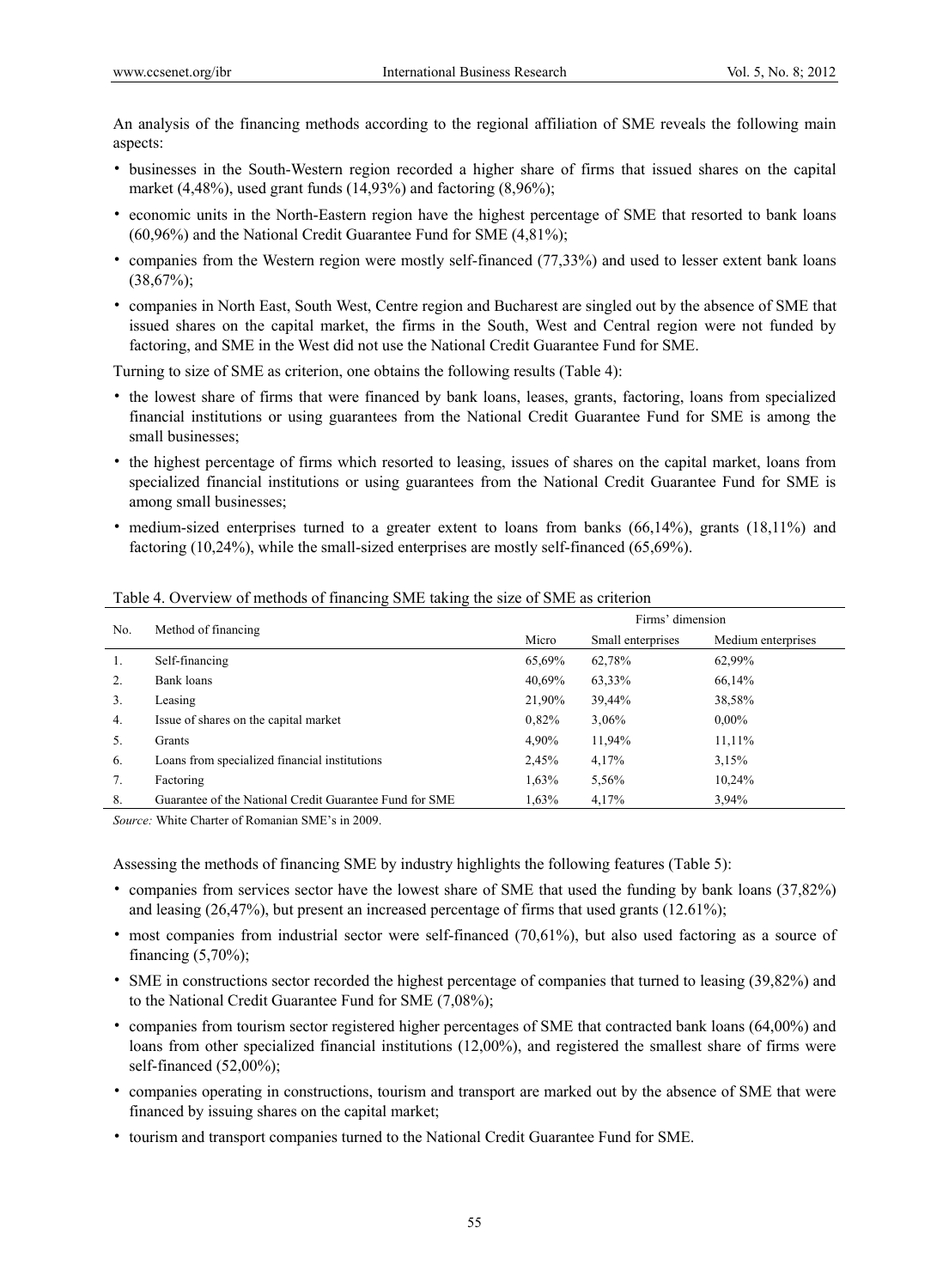| No. | Method of financing                                     | SME by Industry |              |        |          |           |          |  |
|-----|---------------------------------------------------------|-----------------|--------------|--------|----------|-----------|----------|--|
|     |                                                         | Industry        | Construction | Trade  | Tourism  | Transport | Services |  |
| 1.  | Self-financing                                          | 70,61%          | 59,29%       | 61,24% | 52,00%   | 67,21%    | 65,97%   |  |
| 2.  | Bank loans                                              | 57,46%          | 53,10%       | 55,26% | 64.00%   | 40,98%    | 37,82%   |  |
| 3.  | Leasing                                                 | 32,02%          | 39,82%       | 28,23% | 28,00%   | 29,51%    | 26,47%   |  |
| 4.  | Issue of shares on the capital market                   | $0.44\%$        | $0.00\%$     | 2,87%  | $0.00\%$ | $0.00\%$  | 1,26%    |  |
| 5.  | Grants                                                  | 10,96%          | 6,19%        | 7,18%  | 12,00%   | 1,64%     | 12,61%   |  |
| 6.  | Loans from specialized financial institutions           | 3,07%           | 5,31%        | 2,15%  | 12,00%   | 3,28%     | 2,94%    |  |
| 7.  | Factoring                                               | 5,70%           | 5,31%        | 3,59%  | 4,00%    | 1,64%     | 2,94%    |  |
| 8.  | Guarantee of the National Credit Guarantee Fund for SME | 3,95%           | 7,08%        | 1,67%  | $0.00\%$ | $0.00\%$  | 2,52%    |  |

#### Table 5. Overview of methods of financing SME taking the industry of SME as criterion

*Source:* White Charter of Romanian SME's in 2009.

Financing is perceived by Romanian SME as a crucial constraint for their development. In order to improve this situation, it is necessary to act on multiple levels, the government, banks and institutions having the main role in ensuring the transparent, effective and fair development of a range of tools meant to support SME.

#### **5. Concluding Discussion**

Considering the results presented above, one can identify and outline areas where the following priority actions are recommended:

- 1. Gradual establishment of a system of guarantee funds for financing entrepreneurs at national and regional level.
- 2. Significant reduction of the amount of guarantees and fees required by banks in lending in accord with the EU practices.
- 3. Simplifying procedures for obtaining credit.
- 4. Interest subsidy on loans to SME, at least in certain sectors with competitive advantages and for certain groups (youth, disabled persons, etc.).
- 5. Developing a national training program for entrepreneurs in order to access structural funds based on the principle of public - private partnership.
- 6. Providing adequate grace period on loans for investment. It is also necessary to give credits for investment for a longer period of time, at least 5-7 years. These two measures would facilitate a comprehensive and rapid development of SME.
- 7. Transforming a state bank in a development bank (investments) for SME.

Other measures that may be adopted in order to improve SME' access to finance are:

- 1. A more intense publicity concerning the guarantee funds in Romania on the one hand, and simplifying guarantee mechanisms on the other hand.
- 2. Promoting the use of non-traditional financial instruments such as venture capital funds.
- 3. Creating a database with information on funding opportunities for SME (financial aid grant, guarantee funds, venture capital funds).
- 4. Practicing more attractive interest on loans from the unemployment insurance budget, the National Agency for Employment, and for certain interest groups that could initiate and develop business that fall within the SME sector, such as students or the unemployed.

*There is a paradox in the financing SME by grants: they are relatively small and yet Romania does not succeed in successfully absorbing funds, which represents an intriguing problem, especially since the European Union provides Romania with millions of euros, mostly non reimbursable money*. These funds were not absorbed because there was not a public-private partnership based on fair principles in line with the practices of the EU acquis (Nicolescu, 2008). Bureaucracy and lack of information are considered by SME as main obstacles in the way of accessing grants. 50% of projects are completed exceeding the budget, 25% fail completely, and only 25% of projects are successfully completed (http://www.cnipmmr.ro/statistica/2011sem1.pdf).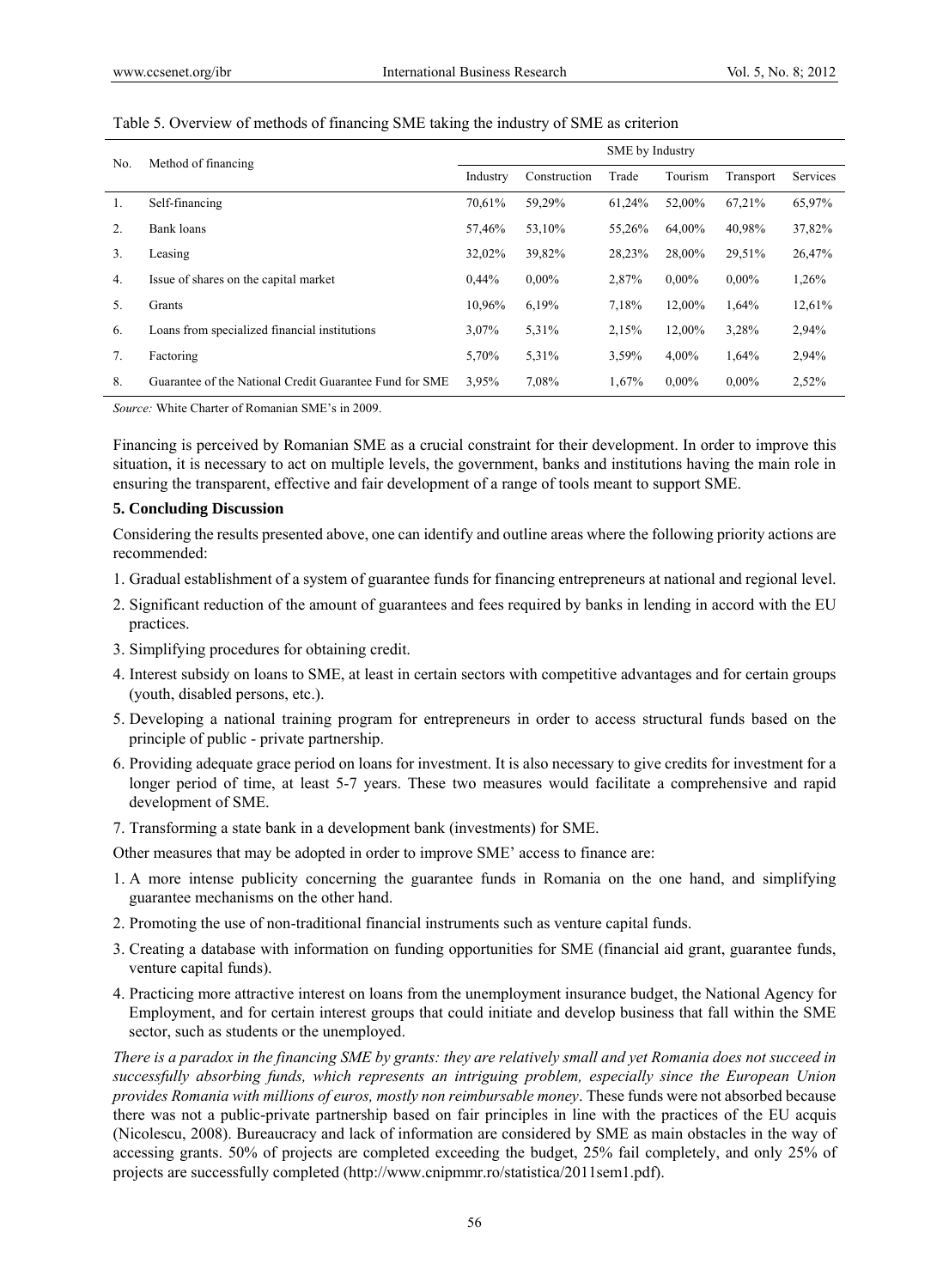The programs funded by the Romanian government were not the most important in terms of allocated sums, but were a partial solution to social issues arising from economic reforms, established a general framework for development of SME private sector and paved the way for future funding programs from alternative internal or external sources, because they helped identifying the main needs of private SME, the main problems in carrying out such programs and helped training funds beneficiaries to participate in other grant programs.

After the involvement of banks in these financing programs offered by foreign institutions or by the Romanian government, the commercial banks have become more interested in financing SME. They perceived these programs as useful in working with SME, have acknowledged how to develop their range of products and services and have learned to attract new customers or to support those existing during the development effort. Their financing programs for SME started to adapt to the needs of this segment of customers, but still need improvements.

SME financing has come a long way in recent years in Romania. However, as in many other countries in the region, there is still a long way to go until one reaches the appropriate support for the development potential of SME. Not only is the number of SME in Romania lowest, producing little more than 50% of GDP, while in the EU they produce over 70% (www.animmc.ro), but also their long-term viability is fragile. Incentives such as tax reduction, technical assistance, special purpose grants, etc., are necessary, but it would be beneficial to be also implemented and monitored carefully, in order to support SME sector development in a sustainable way. The different financing schemes for SME can be considered useful only if they reach the target market and are properly implemented, since each of these schemes has both advantages and weaknesses.

The Small Business Act is an important step towards a Europe of entrepreneurs and provide active support for the development of SME in Europe by facilitating access of SME to European programs, increasing their participation in public contracts, reducing bureaucracy, eliminating barriers to cross-borders work and facilitating SME access to finance, particularly risk capital, micro-loan and mezzanine finance.

# **References**

- Audretsch, D. B., & Thurik, A. R. (2004). A model of the entrepreneurial economy. *International Journal of Entrepreneurship Education, 2*, 143-166.
- Berica, C. (2011). 'Structural Funds Value Added and Costs', Munich Personal RePEc Archive, paper no. 28151, January 14, 2011. [Online] available at http://mpra.ub.uni-muenchen. de/28151/4/MPRA\_paper\_28151.pdf, accessed on February 21, 2012.
- Dunning, J. H., & Sarianna, M. L. (2008). Multinational enterprises and the global economy. *International business, 70*(1), 920.
- http://business.rol.ro/content/view/45044/2/
- http://ec.europa.eu/enterprise/
- http://ec.europa.eu/regional\_policy/atlas2007/fiche/nsrf.pdf pagina 64
- http://ec.europa.eu/regional\_policy/funds/ISPA/ISPA\_ro.htm
- http://epp.eurostat.ec.europa.eu/cache/ITY\_OFFPUB/KS-ET-11-001/EN/KS-ET-11-001-EN.PDF
- http://rru.worldbank.org/DoingBusiness/ExploreEconomies/BusinessClimateSnapshot.aspx?economyid= 158
- http://www.eif.org/what\_we\_do/microfinance/JASMINE/index.htm
- http://www.finantare.ro/ghid-finantari.html
- Klein, M. W., Schuh, S., & Triest, R. K. (2003). Job creation, job destruction, and the real exchange rate. *Journal of International Economics, 59*(2), 239-265.
- Kotey, B., & Slade, P. (2005). Formal Human Resource Management Practices in Small Growing Firms. *Journal of Small Business Management, 43*(1), 16-40.
- Nicolescu, O., & Nicolescu, C. (2008). Intreprenoriatul si managementul întreprinderilor mici si mijlocii. *Editura Economică,* 402-409.
- Nicolescu, O., Maniu, A. I., Nicolescu, C., & Anghel, F. (2010). *White Charter of Romanian SME's in 2009*. Ed. Olimp, Bucureşti, p. 221.
- Polverari, L., & McMaster, I. (2011). Territorial cohesion and new cohesion policy: Challenges for old and new Member States. *1st ESPON Scientific Conference*, Malmo.